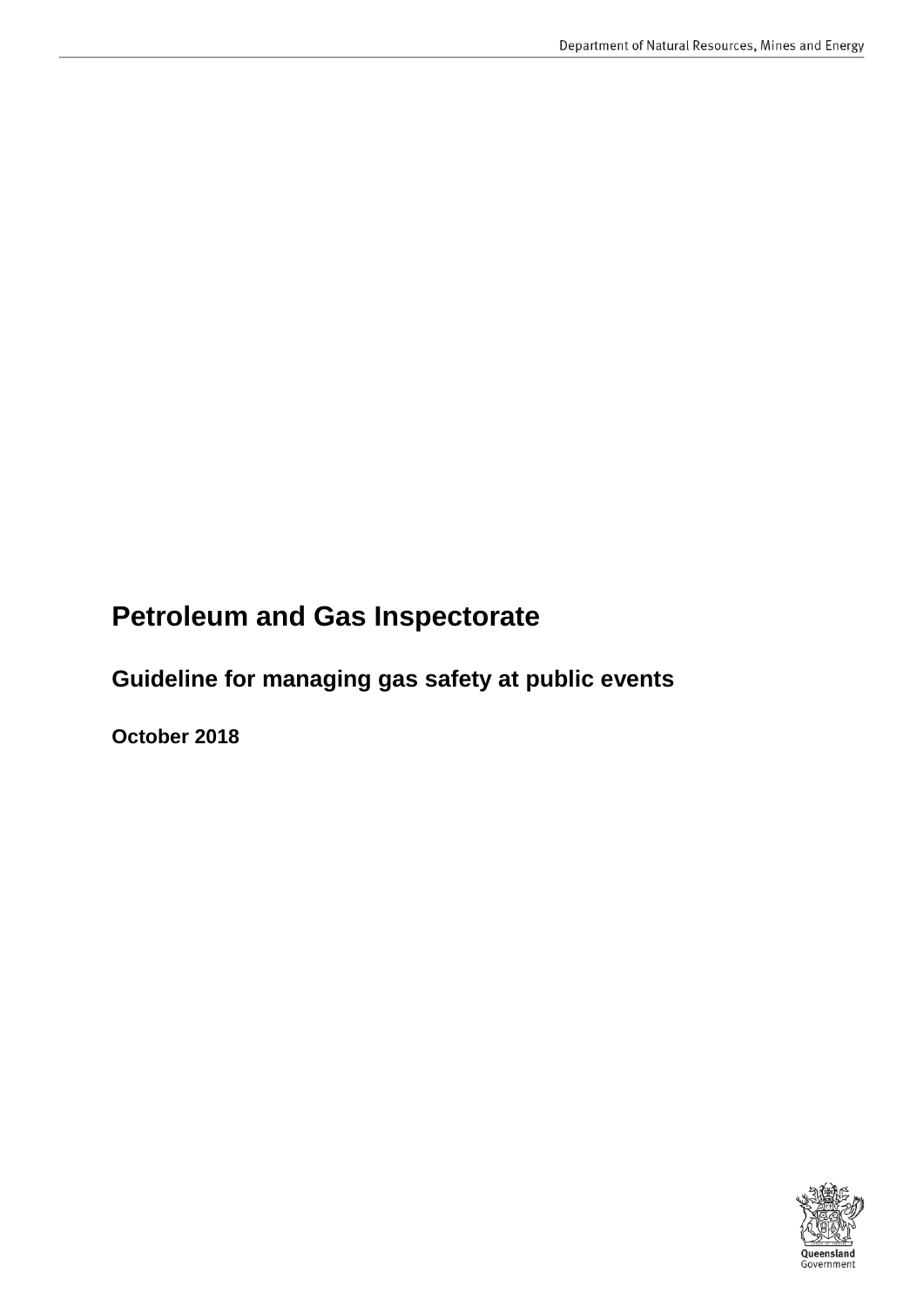This publication has been compiled by the Petroleum and Gas Inspectorate of Department of Natural Resources Mines and Energy.

#### © State of Queensland, 2018

 this publication is licensed under a Creative Commons Attribution 4.0 International (CC BY 4.0) licence. The Queensland Government supports and encourages the dissemination and exchange of its information. The copyright in

Under this licence you are free, without having to seek our permission, to use this publication in accordance with the licence terms.



You must keep intact the copyright notice and attribute the State of Queensland as the source of the publication.

Note: Some content in this publication may have different licence terms as indicated.

For more information on this licence, visit https://creativecommons.org/licenses/by/4.0/.

 The information contained herein is subject to change without notice. The Queensland Government shall not be liable for technical or other errors or omissions contained herein. The reader/user accepts all risks and responsibility for losses, damages, costs and other consequences resulting directly or indirectly from using this information.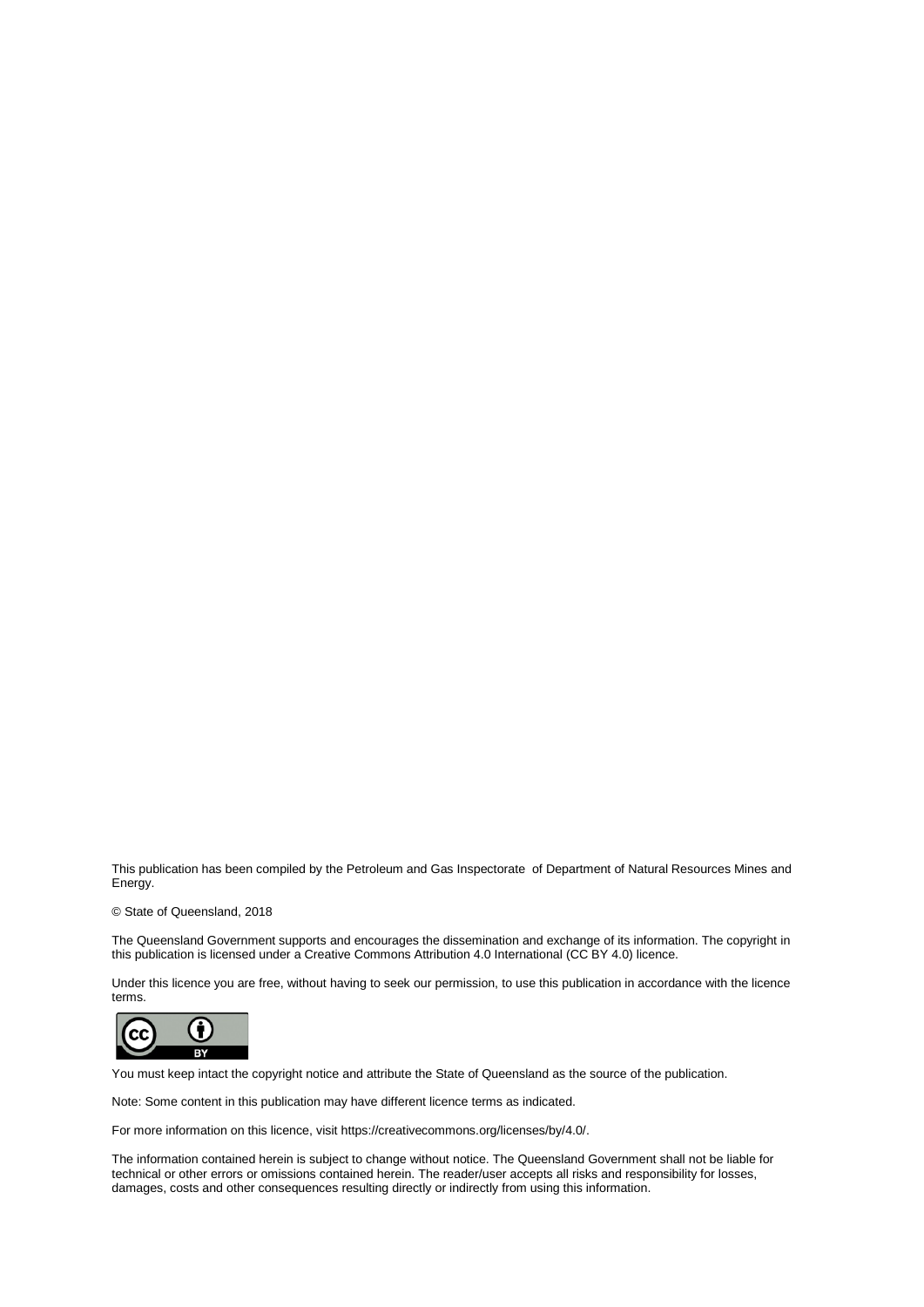### **Summary**

 The Petroleum and Gas Inspectorate (P&G Inspectorate) regulates the gas industry by applying the  *Petroleum and Gas (Production and Safety) Act 2004* (the Act)*.* 

 The purpose of the Act is to facilitate, regulate and develop a safe, efficient and viable fuel gas industry. This includes ensuring the safety of the community at public events where gas is being used.

Two critical gas safety requirements include the need for:

- gas appliances to be approved for supply, installation and use
- installation work to be conducted by an appropriately qualified and licensed person.

The *Work, Health and Safety Act 2011* (WHS Act) regulates general health and safety and places particular obligations on a person conducting a business or undertaking (PCBU).

 business or undertaking (PCBU) under the WHS Act and must ensure worker and public safety at A person organising, managing or operating a public event is considered to be a person conducting a such events.

 This guideline has been developed to assist in understanding and managing gas safety at public events.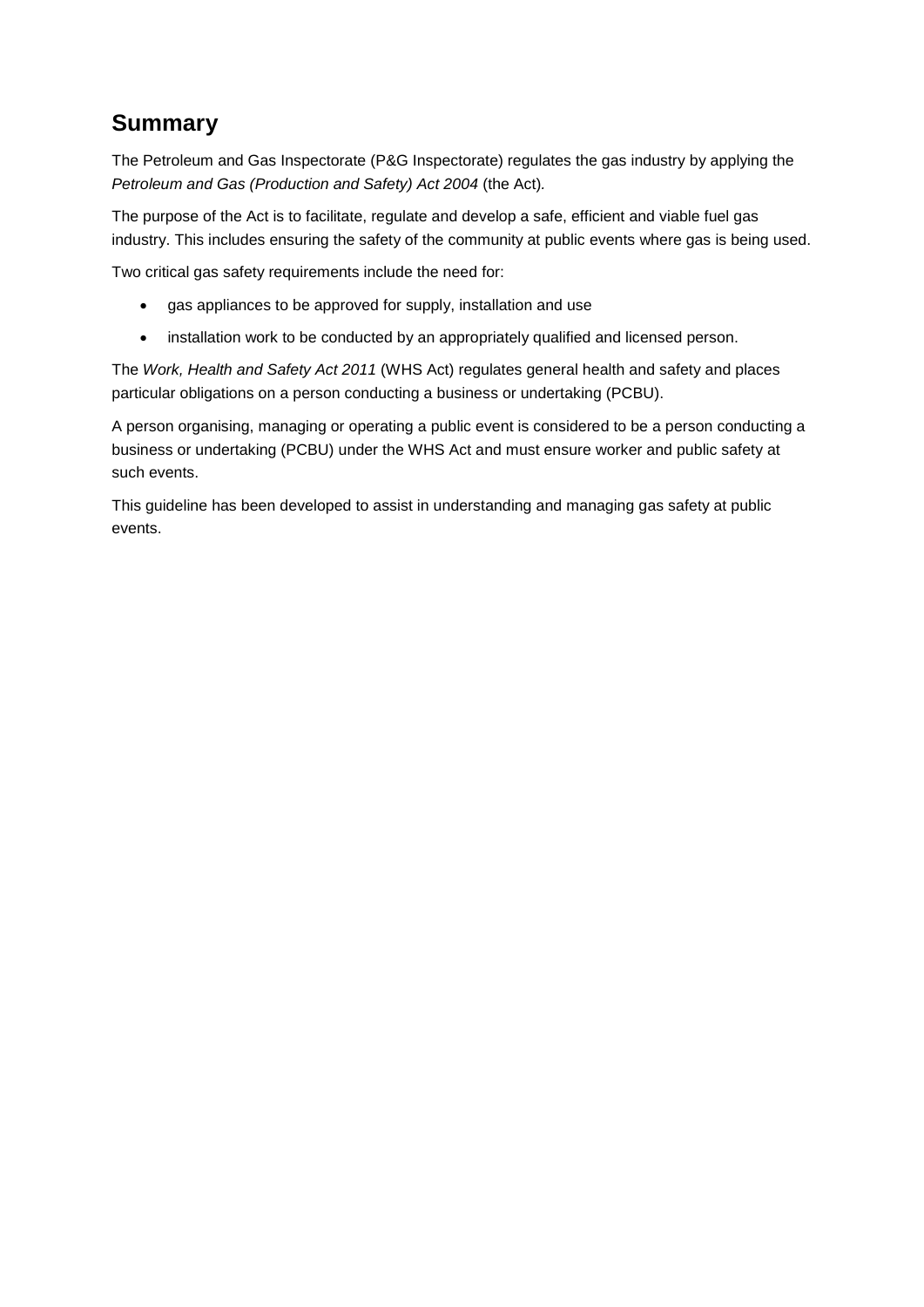### **Public events**

 LP gas cylinders and gas systems are being utilised. They include but may not be limited to: Public events can be commercial enterprises or fundraising activities for charities or not-for-profit organisations. For the purpose of this document, they include any public event where gas appliances,

- $e$ ntertainment events food and wine festivals, music festivals, sporting events
- markets local markets, food markets, agricultural and livestock markets
- local fundraising activities (barbeques) church groups, sport clubs, Lions and Rotary Club.

#### **Organisers**

 The organiser or manager of a public event is considered to be a PCBU. A PCBU must ensure health and safety of any person attending a public event so far as is reasonably practicable under work, health and safety laws. More information can be found at [www.worksafe.qld.gov.au/laws-and](http://www.worksafe.qld.gov.au/laws-and-compliance/workplace-health-and-safety-laws/work-health-and-safety-at-public-events-and-in-the-natural-environment)[compliance/workplace-health-and-safety-laws/work-health-and-safety-at-public-events-and-in-the](http://www.worksafe.qld.gov.au/laws-and-compliance/workplace-health-and-safety-laws/work-health-and-safety-at-public-events-and-in-the-natural-environment)[natural-environment](http://www.worksafe.qld.gov.au/laws-and-compliance/workplace-health-and-safety-laws/work-health-and-safety-at-public-events-and-in-the-natural-environment) 

In establishing an acceptable level of gas safety, event organisers are encouraged to:

- Engage an appropriately licensed gas installer
	- $\circ$  The installer can check approvals, correct location and application of gas appliances on behalf of the event organiser or manager
	- o The installer can conduct any gas system/appliance installation work for the duration of the event on behalf of a vendor.
- Contact an LP gas supplier
	- o An LP gas supplier can organise and manage transportation, onsite storage and connection of LP gas cylinders on behalf on the event organiser and vendor.
- Liaise with the Petroleum and Gas Inspectorate
	- a scheduled public event.  $\circ$  Event organisers are encouraged to contact the Inspectorate to discuss gas safety at

Event organisers must also consider event site layout in relation to gas safety—licensed installers and LP gas suppliers can provide invaluable advice and guidance.

Considerations include:

- sighting vendors operating 'outdoor appliances' (barbeques and roasting ovens) outdoors
- sighting vendors operating 'indoor appliances' in indoor locations, or in locations that provide adequate weather protection
- sighting food vans and mobile kitchens outside (caravans and commercial vehicles)
- having no more than 10 gas vendors within a marquee.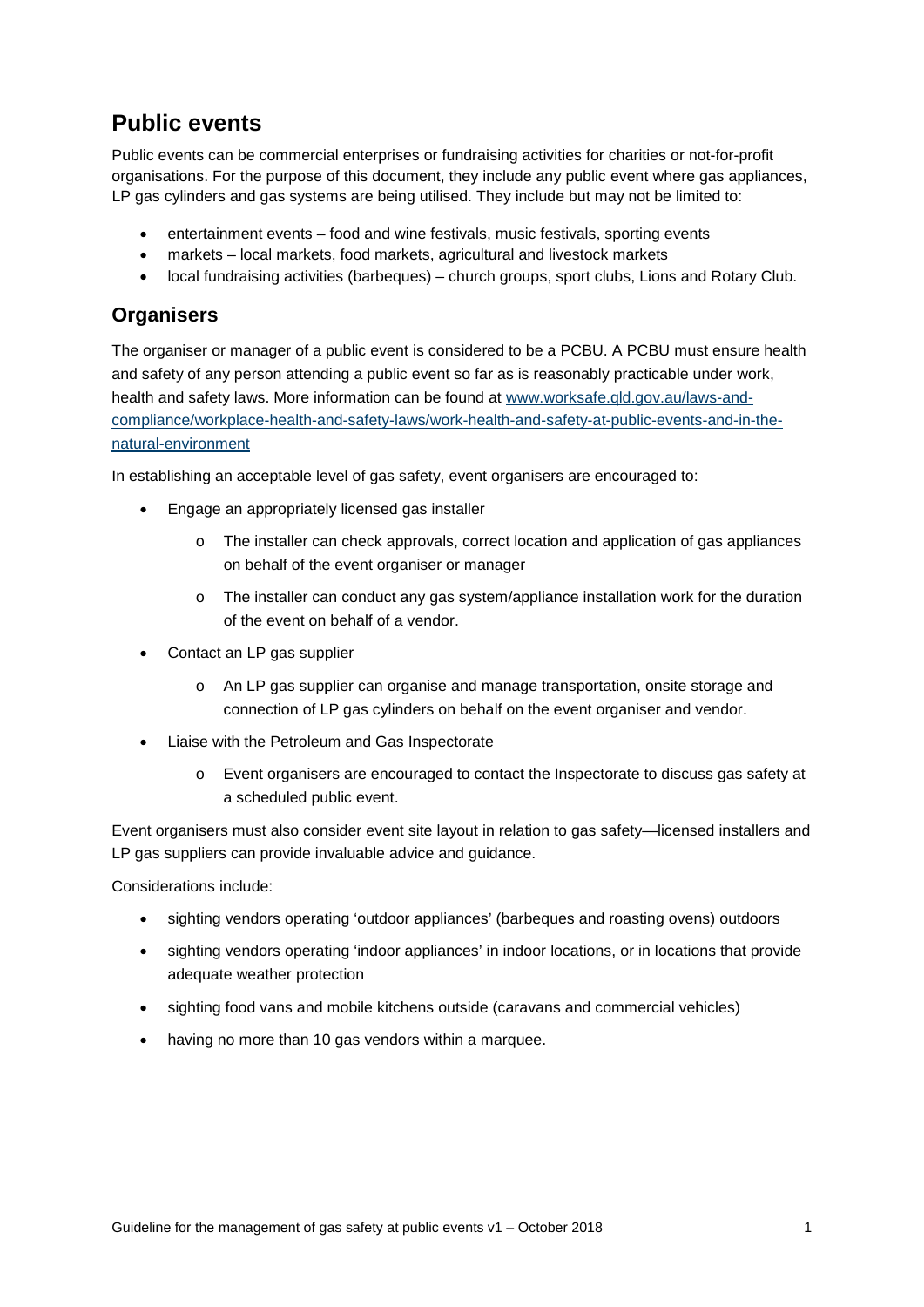#### **Event checklist**

To provide clarity and consistency in gas safety expectations event organisers are encouraged to provide a gas safety checklist to vendors. Vendors should complete the checklist prior to the event and organisers retain a copy as part of the event records. Appendix 1 may assist in developing a branded event-specific checklist. Alternatively, the Department of Natural Resources, Mines and Energy (DNRME) provide a template at [publications.qld.gov.au/dataset/lpg-safety-checklist-for](https://publications.qld.gov.au/dataset/lpg-safety-checklist-for-outdoor-events)[outdoor-events](https://publications.qld.gov.au/dataset/lpg-safety-checklist-for-outdoor-events) 

#### **Vendors**

 Vendors at public events are considered to be PCBUs. A PCBU must ensure health and safety of the public and workers so far as is reasonably practicable under work, health and safety laws.

In addition, vendors should be aware of any site-specific conditions that may apply when working at a site. For example:

- food van vendors may be required to supply a current Gas System Compliance Certificate prior to acceptance at the venue
- • portable appliance vendors may be required to supply details of individual appliances that will be used including make model and approval number
- vendors should also consider safety of transporting LP gas cylinders, if applicable, and or arranging for safe delivery at the venue.

### **Gas appliances**

In Queensland, all gas appliances must be approved for supply, installation and use. If you are operating at a venue and the appliance is not approved you may be requested by the organiser or an inspector to cease operations.

 Dependent on the design and intended use, gas appliances are approved for a particular use or application. The use or application may be:

- indoor use / outdoor use
- • commercial / domestic appliances.

#### **Suitability of appliances**

Due to the duration or nature of a particular event certain gas appliances, even though approved, may not be suitable for the intended use or application.

#### **Commercial appliances**

 hours). Domestic appliances are not suitable where the cooking process is not 'domestic in nature' Commercial catering gas appliances should be used at events that will run all-day or over more than one day, and where gas appliances are to be operated for prolonged periods (more than two or three (prolonged use, heavy cooking vessels or large/heavy food).

#### **Domestic appliances**

Domestic gas appliances may be suitable for short duration events (up to two to three hours only). Charity or fundraising 'sausage sizzles' may be a short term undertaking, and the cooking process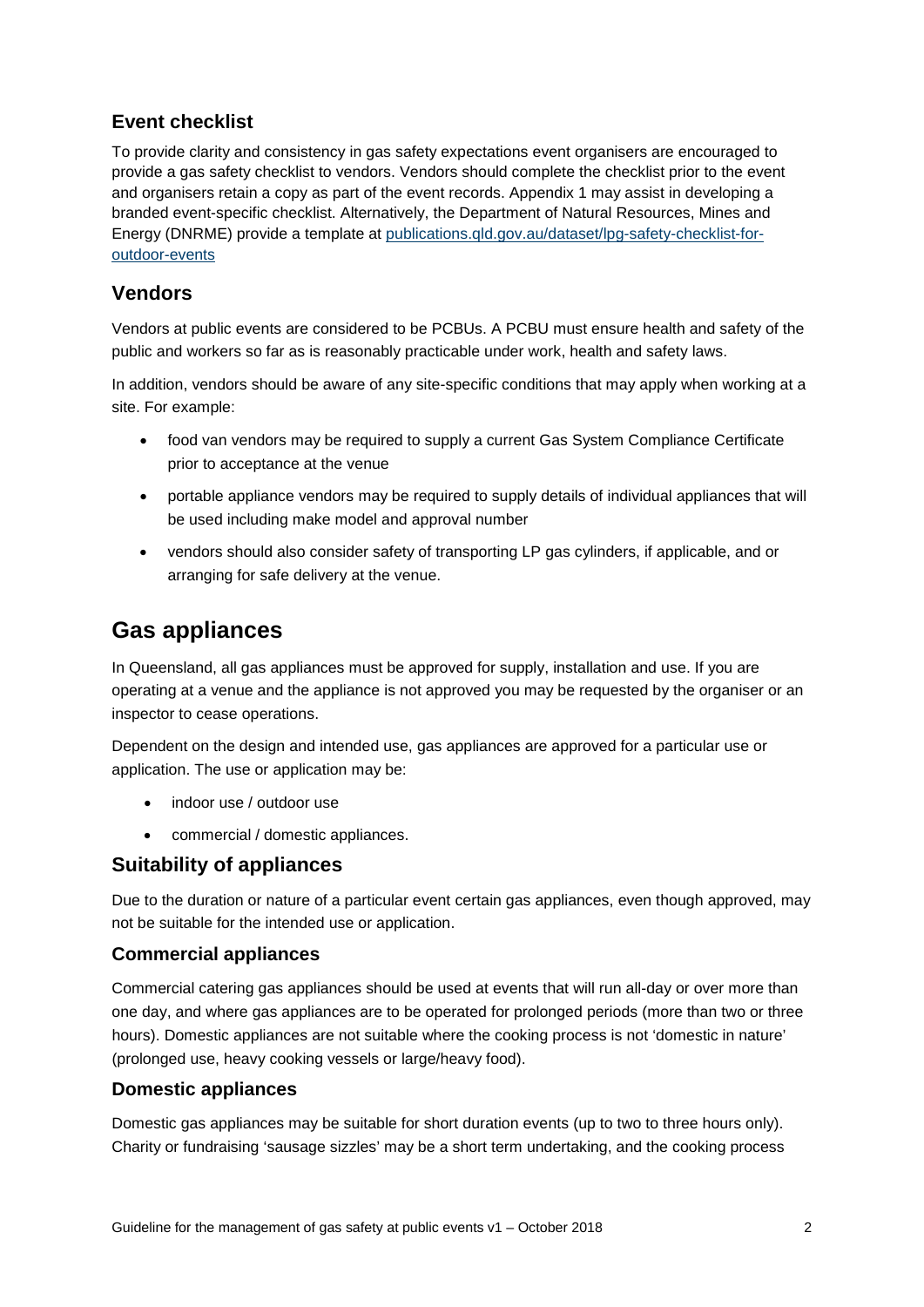In essence, the appliance is used in the same way and for a similar time as if for a family barbeque and the food being cooked may be 'domestic in nature' (short term use, domestic cooking processes).

#### **Prohibited appliances**

Butane canister cookers are **not** suitable for use at public events. The design of these appliances means the fuel canister is in close proximity to the burner and prolonged use, cooking with larger cooking vessels or use in a poorly ventilated space may cause the canister to overheat, resulting a release of gas in a confined space or if ignited may cause an explosion or fire.

#### **Gas appliance approval**

 or **domestic use.** A requirement of the gas appliance approval process is that the appliance manufacturer must attach a label that identifies the appliance is approved and the specific appliance certificate number. Appliances also have to be labelled for any specific condition of use, for example **outdoor use only** 

Look for one of these badges



- (GTRC) website: http://equipment.gtrc.gov.au/ Check for the approval certificate number on the Gas Technical Regulators Committee
- Check for any special conditions of use:
	- o outdoor use only
	- o not for commercial use
	- o domestic use only
	- o use in well ventilated area only.
- Check for any warning labels that may affect the positioning of the appliance at an event
	- o caution hot surface
	- o hot flue gases.
- Link to P&G Inspectorate web pages www.business.gld.gov.au/industries/mining-energy[water/resources/safety-health/petroleum-gas/device-approvals/type-a](http://www.business.qld.gov.au/industries/mining-energy-water/resources/safety-health/petroleum-gas/device-approvals/type-a)

If there is no evidence of approval, the gas appliance must not be used. For further information, contact the P&G Inspectorate.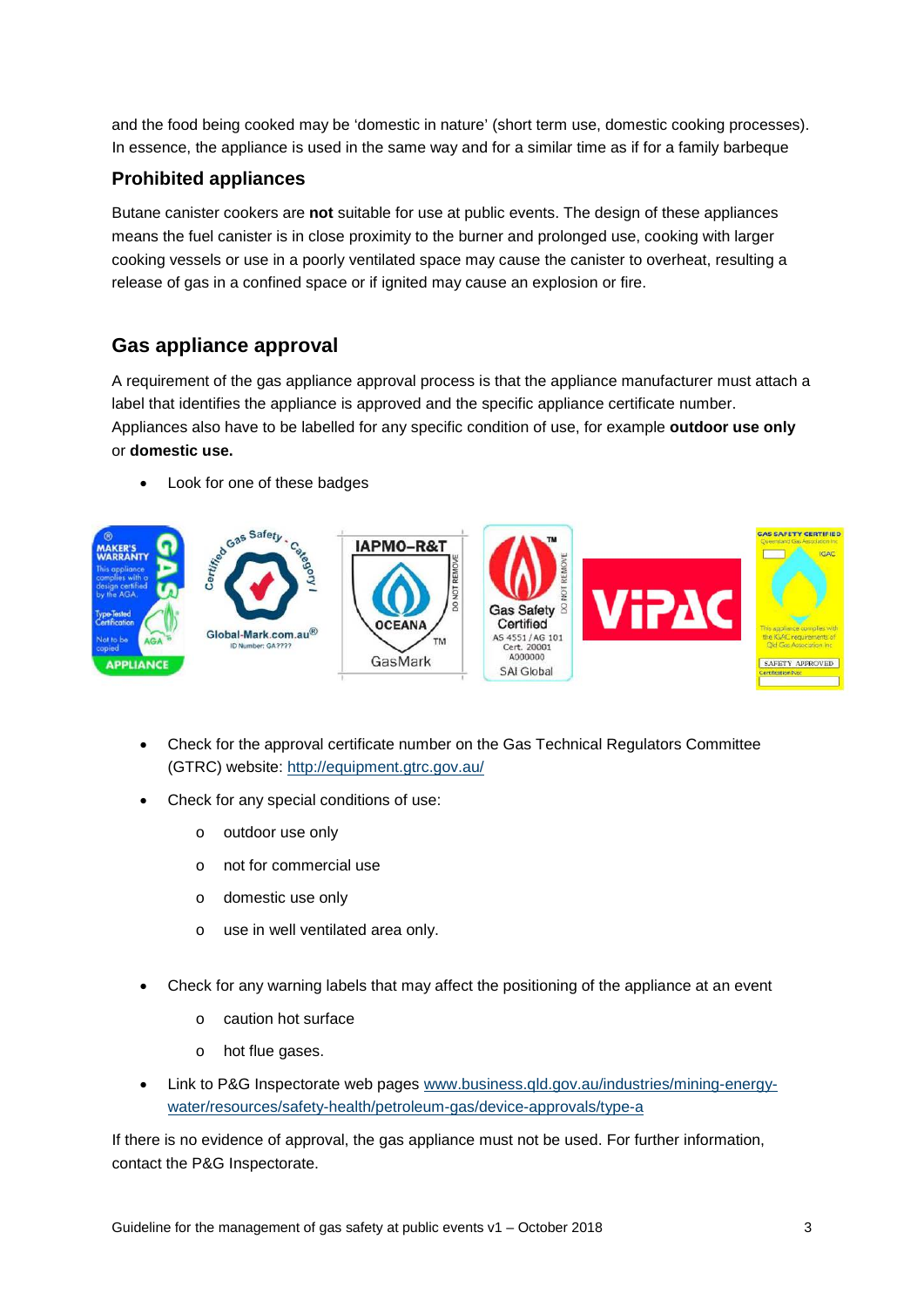### **Portable and mobile appliances**

Mobile and portable appliances must only be used in line with manufacturers' instructions and in line with any specific operating conditions or warning labels. For example, gas appliances approved for outdoor use must only be used outdoors and gas appliances not approved for commercial use should not be used in commercial applications.

Vendors should ensure they have access to a copy of the manufacturer's instructions. If a copy cannot be provided, the event organiser or a P&G Inspector may question the intended operation, location and application of the appliance. In these cases, the appliance may not be able to be used until the manufacturer's instructions can be provided.

 In addition, transportation, storage and connection of LP gas cylinders for use with these appliances must be appropriately considered. Further information can be found in the relevant section.

#### **Installed gas appliances**

Commercial catering equipment (fryers, flat plate grills), that are not designed or approved as a portable or mobile appliance, must be installed by a licensed person. They must also be installed in an indoor area to avoid adverse effects of weather and the environment.

The installation process of these gas appliances requires two stages of certification:

- 1. The appliance must be approved;
- 2. the installation must be completed by a licensed person and certified upon completion for the duration of the event; and installations must comply with the relevant 5601.1 standard at the time of installation.

### **Gas system installations**

Gas systems installed as part of a public event should comply with the requirements of AS/NZS5601.1 Gas installations, Part 1 General installations and AS/NZS1596 The storage and handling of LP Gas.

 arduous for the short term of the installation. An example would be where pipe would normally be installed in a trench and buried, a short term alternative may be to install the pipe under a 'trip There is no legislated dispensation for gas systems installed for a public event, i.e. there are no 'temporary installations'. Where a gas system is non-permanent—when it is to be decommissioned and removed after the event—installers may provide a notice under section 7 of the Regulation where an alternative means of compliance is to be applied for specific requirements that are particularly over prevention cover' that provides both mechanical protection for the pipe and reduces the risk of trip hazards for workers and the public.

Gas installers should identify the duration of the event on any Gas System Compliance Certificate (GSCC) issued for gas systems installed for a public event.

The event organisers should ensure they receive a copy of the GSCC for any gas system installed for the purpose of the event.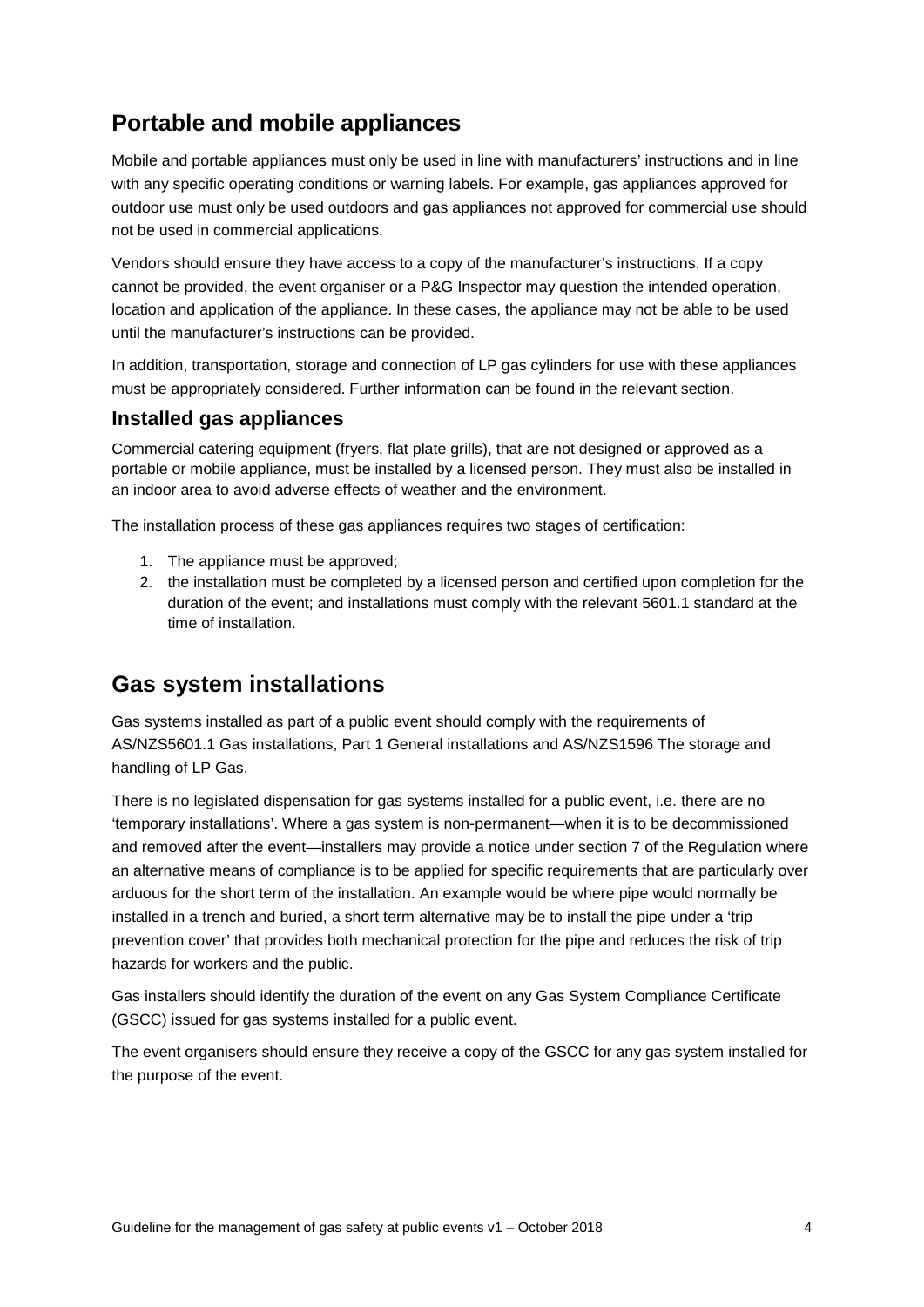### **Food vans and mobiles kitchens**

 are required to meet the requirements of AS/NZS5601.2 Gas installations, Part 2 LP Gas installations In Queensland, gas fuelled food vans and mobile kitchens are defined as 'caravans'. As such, they in caravans and boats for non-propulsive purposes.

 In addition, any gas system in a commercial vehicle (including mobile kitchens and food vans) must be checked and certified for compliance on an annual basis.

Organisers and managers of outdoor events should ensure any vendor operating a mobile kitchen and/or a food van have a current (less than 1 year old) GSCC.

Interstate compliance certificates are accepted for this requirement. However, different jurisdictions may have differing requirements in relation to gas systems installed in food vans and mobile kitchens. Operators are encouraged to contact the holder of a Queensland gas work license and ensure the gas system installation complies with Queensland requirements.

Vendors who intend to operate mobile kitchens and/or food vans at a public event should ensure their allocated site is suitable for their gas safety requirements:

- food vans and mobile kitchens should not be located within a marquee or building
- clearances around LP gas cylinders are not adversely affected by other vendors equipment.

### **Gas suppliers**

 Gas suppliers must be aware of their obligations when supplying cylinders to public events and manage risks related to their fuel gas delivery network, including the delivery and storage of LP gas cylinders provided specifically for the purpose of an outdoor event.

Cylinder installations should comply with the requirements of AS/NZS1596 and there are no 'temporary provision' allowances for non-compliant installations. Considerations may include:

- sufficient vapour offtake for the duration of the event
- gas installer details are obtained prior to connection
- vehicle protection requirements are met
- cylinders are restrained
- persons delivering on behalf of the delivery network are trained and competent
- any on-site storage complies with AS/NZS1596.

#### **LP gas cylinders**

 In Queensland, the transportation of gas cylinders in an enclosed vehicle is only permitted for the purpose of exchange or refilling.

Cylinders transported to a public event, for the purpose of use or as a stored spare cylinder, require a suitable location on a food van or caravan as per AS/NZS5601.2.

 Vendors transporting cylinders for use with mobile and portable appliances at a public event must comply with any applicable requirements of the dangerous goods transportation legislation.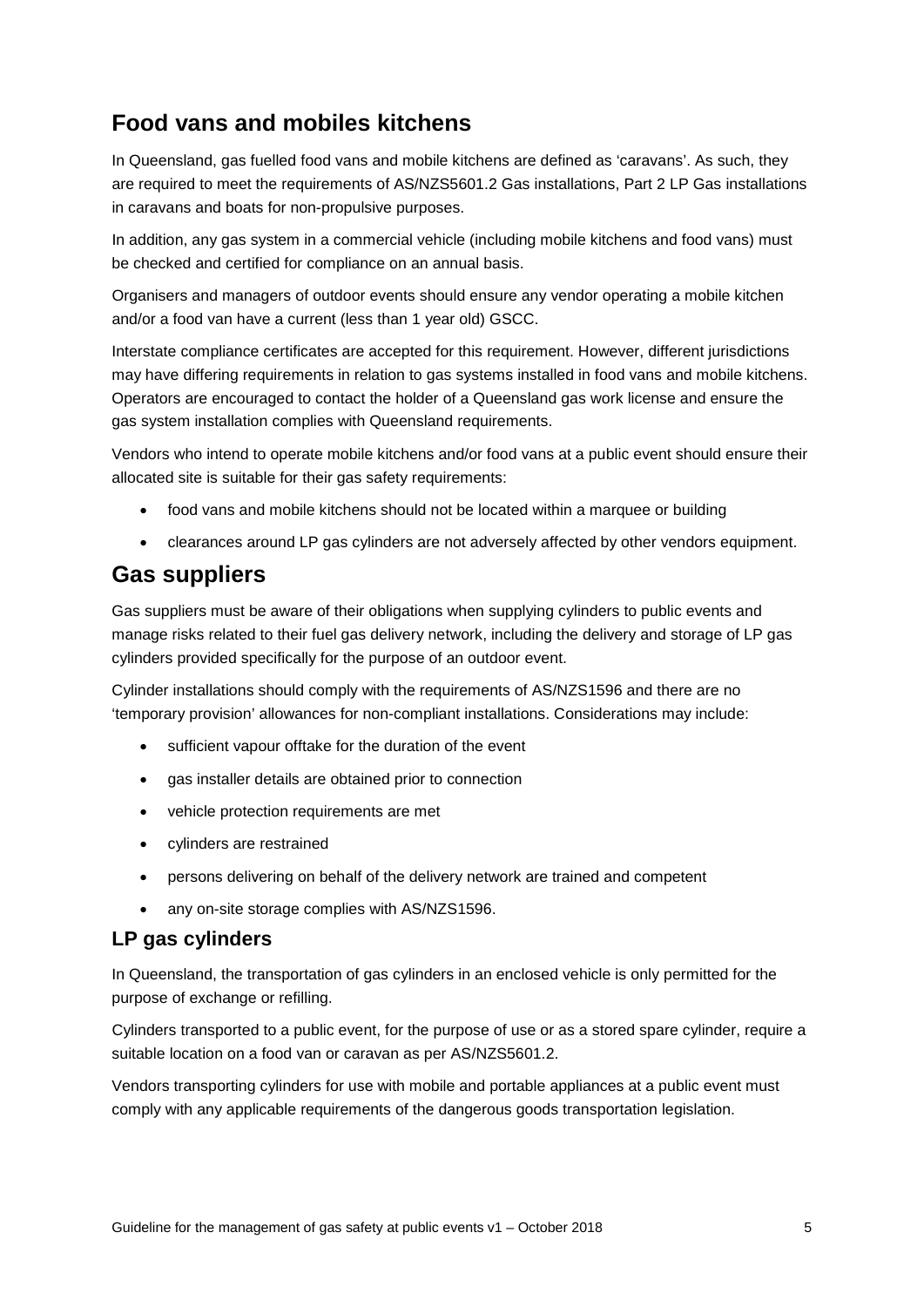### **Incident notifications**

All gas related incidents occurring at a public event are required to be reported to Work Health and Safety Queensland and the P&G Inspectorate in line with the incident notification requirements in the WHS Act and the P&G Act.

 It should be noted that particularly serious incidents are required to be reported immediately by telephone, followed by written notification.

The P&G Inspectorate's online notification form can be found at

[www.business.qld.gov.au/industries/mining-energy-water/resources/safety-health/petroleum](http://www.business.qld.gov.au/industries/mining-energy-water/resources/safety-health/petroleum-gas/regulation/notifying)[gas/regulation/notifying](http://www.business.qld.gov.au/industries/mining-energy-water/resources/safety-health/petroleum-gas/regulation/notifying)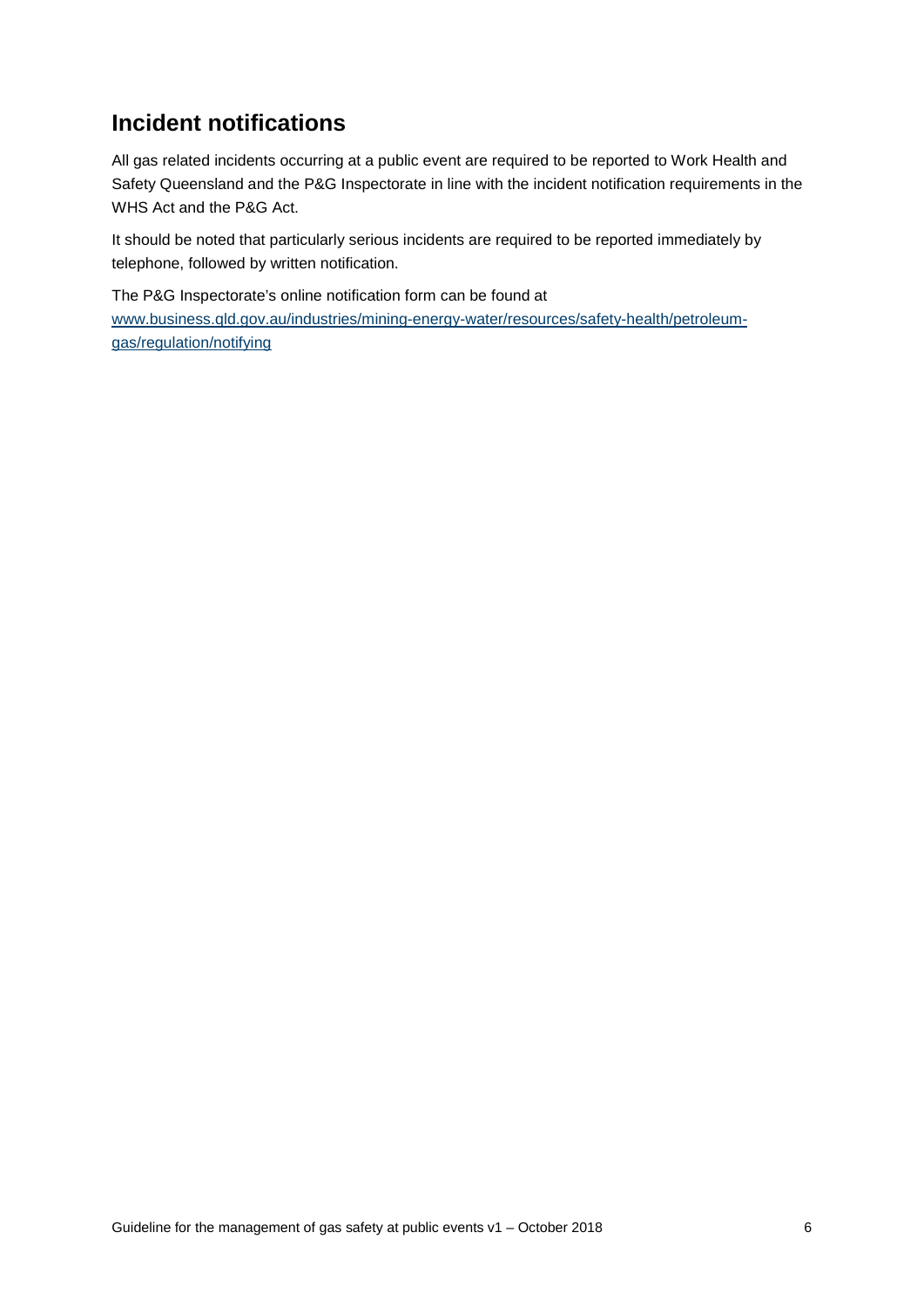## **Appendix 1 – Event checklist**

#### **Overview**

To avoid delays when setting up an event and allocating suitable locations to specific vendors' event organisers should consider developing an event gas safety checklist. The checklist would be a reminder to vendors of the requirements of using gas at the event, and the organiser can retain a copy for their records.

#### **Checklist content**

When developing an event checklist the organisers should consider the following information:

| <b>Event details</b>                                                   |                  |                   |           |                                  |  |  |  |  |
|------------------------------------------------------------------------|------------------|-------------------|-----------|----------------------------------|--|--|--|--|
| Event name                                                             |                  | Event             |           |                                  |  |  |  |  |
|                                                                        | location         |                   |           |                                  |  |  |  |  |
| Dates                                                                  |                  |                   |           |                                  |  |  |  |  |
| <b>Vendor details</b>                                                  |                  |                   |           |                                  |  |  |  |  |
| <b>Business name</b>                                                   |                  | Contact<br>person |           |                                  |  |  |  |  |
|                                                                        |                  |                   |           |                                  |  |  |  |  |
| Email                                                                  |                  | Phone             |           |                                  |  |  |  |  |
| Location requirements                                                  | Outdoor / Indoor | Gas supply        |           | Customer owned / LP Gas supplier |  |  |  |  |
| <b>Check the following</b>                                             |                  | <b>YES</b>        | <b>NO</b> | <b>Comments / action</b>         |  |  |  |  |
| <b>General</b>                                                         |                  |                   |           |                                  |  |  |  |  |
| Do staff know what to do in an emergency?                              |                  |                   |           |                                  |  |  |  |  |
| Do staff know whom to contact in an emergency?                         |                  |                   |           |                                  |  |  |  |  |
| Do you have a suitably sized dry chemical (E) fire<br>extinguisher?    |                  |                   |           |                                  |  |  |  |  |
| Inspection test date?<br>$\bullet$                                     |                  |                   |           | Date: //                         |  |  |  |  |
| Re-inspection date?<br>$\bullet$                                       |                  |                   |           | Date: //                         |  |  |  |  |
| Clear and visible position?<br>$\bullet$                               |                  |                   |           |                                  |  |  |  |  |
| Has someone been trained in the use of a fire extinguisher?            |                  |                   |           |                                  |  |  |  |  |
| <b>LP Gas cylinders</b>                                                |                  |                   |           |                                  |  |  |  |  |
| Are the LP gas cylinders customer owned (8.5/9Kg)?                     |                  |                   |           |                                  |  |  |  |  |
| Are the LP gas cylinders provided by a fuel gas supplier?              |                  |                   |           |                                  |  |  |  |  |
| Is the cylinder less than 10 years old?                                |                  |                   |           |                                  |  |  |  |  |
| Is the cylinder in good condition?                                     |                  |                   |           |                                  |  |  |  |  |
| Are you aware of the required clearances around an LP<br>Gas cylinder? |                  |                   |           |                                  |  |  |  |  |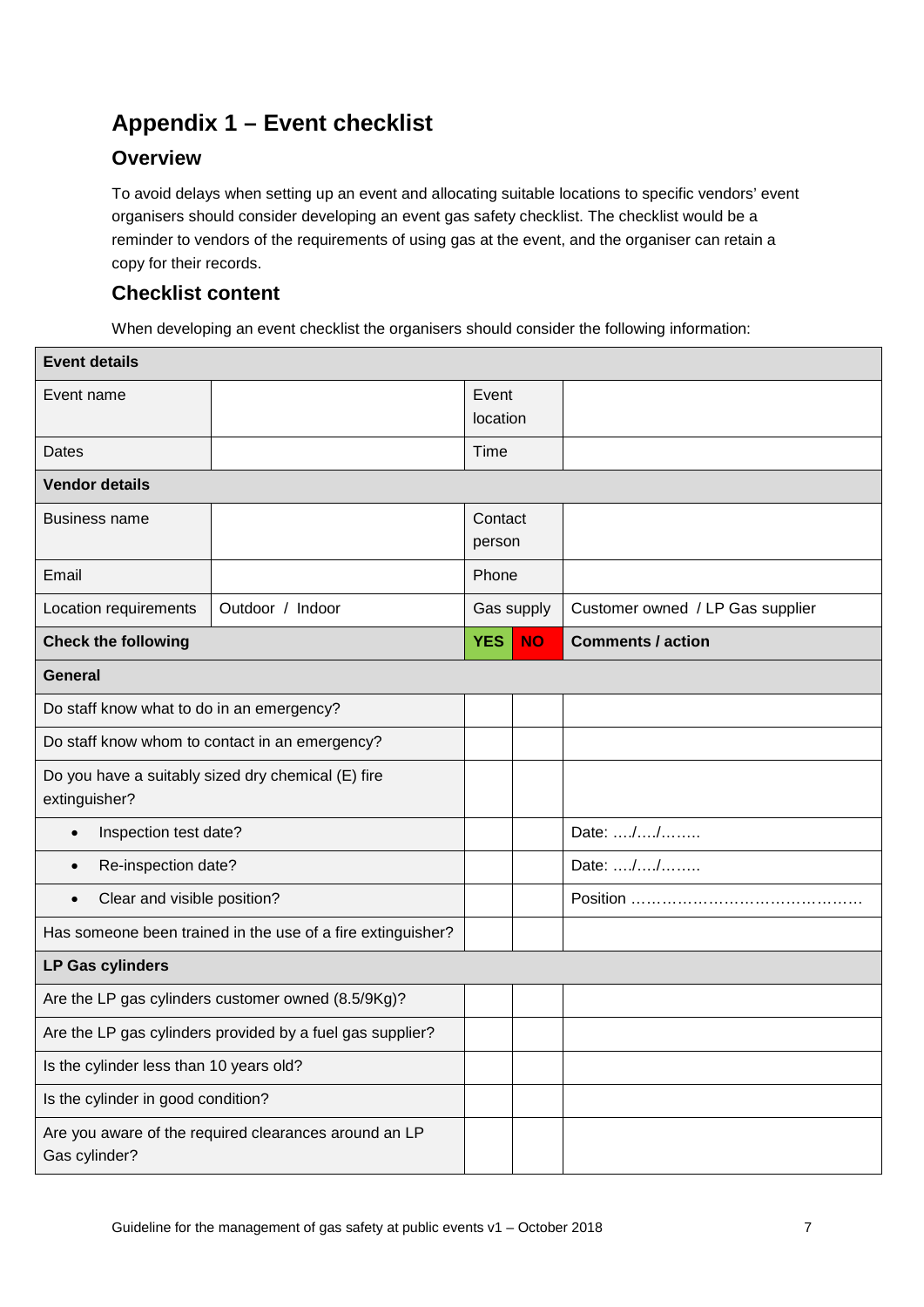| Are all LP Gas cylinders located away from flammable<br>materials and sources of ignition?  |  |  |              |  |  |  |  |  |
|---------------------------------------------------------------------------------------------|--|--|--------------|--|--|--|--|--|
|                                                                                             |  |  |              |  |  |  |  |  |
| <b>Gas Regulators and hoses</b>                                                             |  |  |              |  |  |  |  |  |
| Are all gas pressure regulators firmly mounted?                                             |  |  |              |  |  |  |  |  |
| Are all gas pressure regulators in good working condition?                                  |  |  |              |  |  |  |  |  |
| Are all regulators located outdoors?                                                        |  |  |              |  |  |  |  |  |
| Are all regulator relief/breather vents located away from<br>sources of ignition?           |  |  |              |  |  |  |  |  |
| Are all gas hose assemblies approved for use with gas?                                      |  |  |              |  |  |  |  |  |
| Are all gas hose assemblies in good condition?                                              |  |  |              |  |  |  |  |  |
| Are all gas hoses one continuous length? (NO joints)                                        |  |  |              |  |  |  |  |  |
| Are all gas hoses protected from accidental damage?                                         |  |  |              |  |  |  |  |  |
|                                                                                             |  |  |              |  |  |  |  |  |
| All gas appliances                                                                          |  |  |              |  |  |  |  |  |
| Are all gas appliances approved for use in Australia?                                       |  |  |              |  |  |  |  |  |
| Are all gas appliances approved for commercial use?                                         |  |  |              |  |  |  |  |  |
| Are copies of the installation, maintenance and operation<br>instructions available onsite? |  |  |              |  |  |  |  |  |
| Is the service history available onsite?                                                    |  |  |              |  |  |  |  |  |
| Are the appliances in good working condition?                                               |  |  |              |  |  |  |  |  |
|                                                                                             |  |  |              |  |  |  |  |  |
| <b>Commercial catering gas appliances</b>                                                   |  |  |              |  |  |  |  |  |
| Is the appliance approved for outdoor use?                                                  |  |  |              |  |  |  |  |  |
| Will the appliance be installed in a suitable location?                                     |  |  |              |  |  |  |  |  |
| Has a suitably licensed person been contacted to install the                                |  |  | Name:        |  |  |  |  |  |
| appliance for the event?                                                                    |  |  | License No#: |  |  |  |  |  |
|                                                                                             |  |  |              |  |  |  |  |  |
| Portable and mobile gas appliances                                                          |  |  |              |  |  |  |  |  |
| Is the appliance approved for commercial use?                                               |  |  |              |  |  |  |  |  |
| Is the appliance well supported and stable?                                                 |  |  |              |  |  |  |  |  |
| Is the appliance approved for indoor use?                                                   |  |  |              |  |  |  |  |  |
| Will the appliance be operated in a suitable location?                                      |  |  |              |  |  |  |  |  |